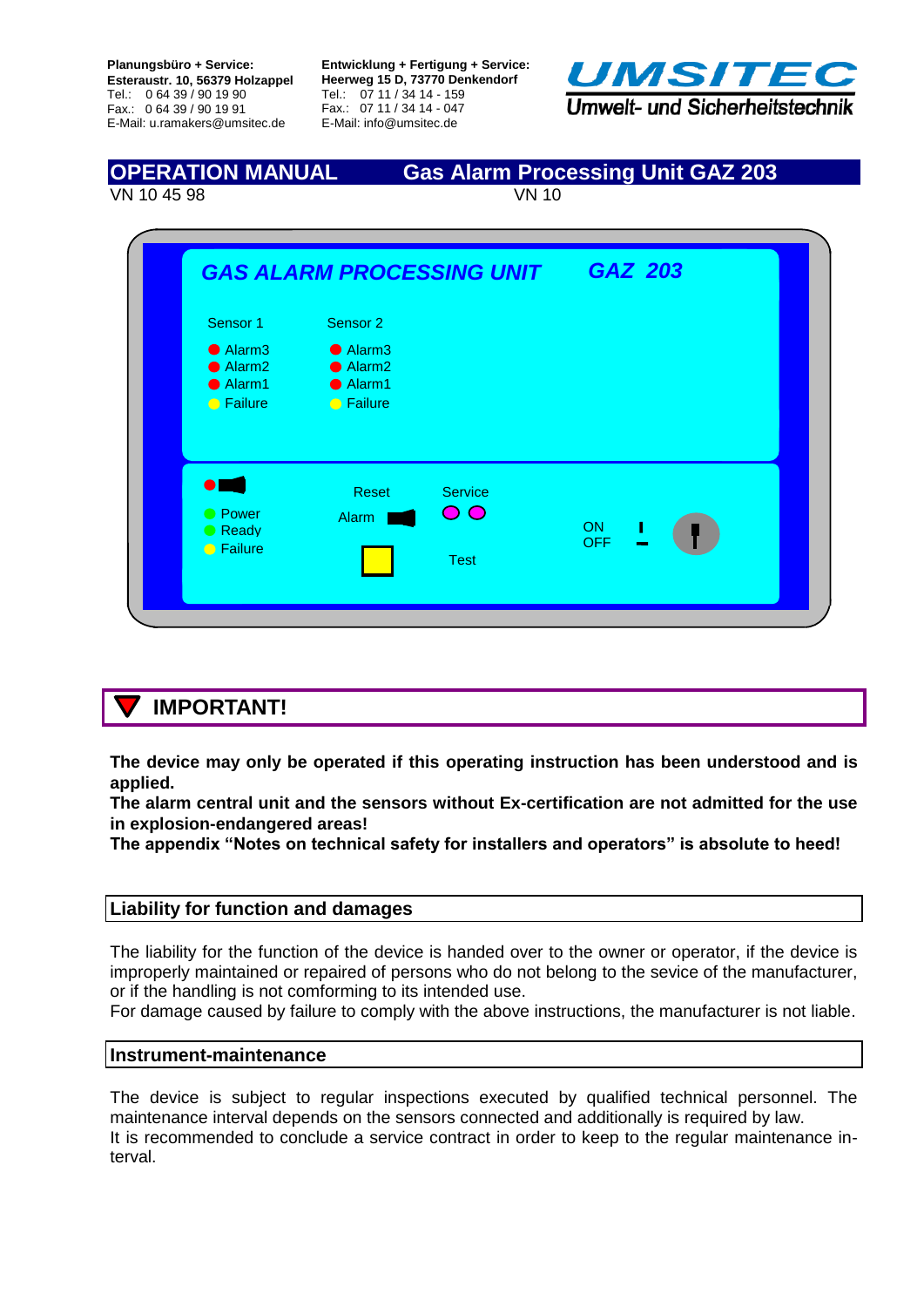# **Table of contents**

| <b>IMPORTANT!</b><br>$\mathbf 1$ |
|----------------------------------|
|                                  |
|                                  |
|                                  |
|                                  |
|                                  |
|                                  |
|                                  |
|                                  |
|                                  |
|                                  |
|                                  |
|                                  |
|                                  |
|                                  |
|                                  |
|                                  |

## **TECHNICAL SPECIFICATION**

| Wiring diagram GAZ 203-2-RD with application of relay 1 as redundant valve relay8 |
|-----------------------------------------------------------------------------------|

 $6\vert$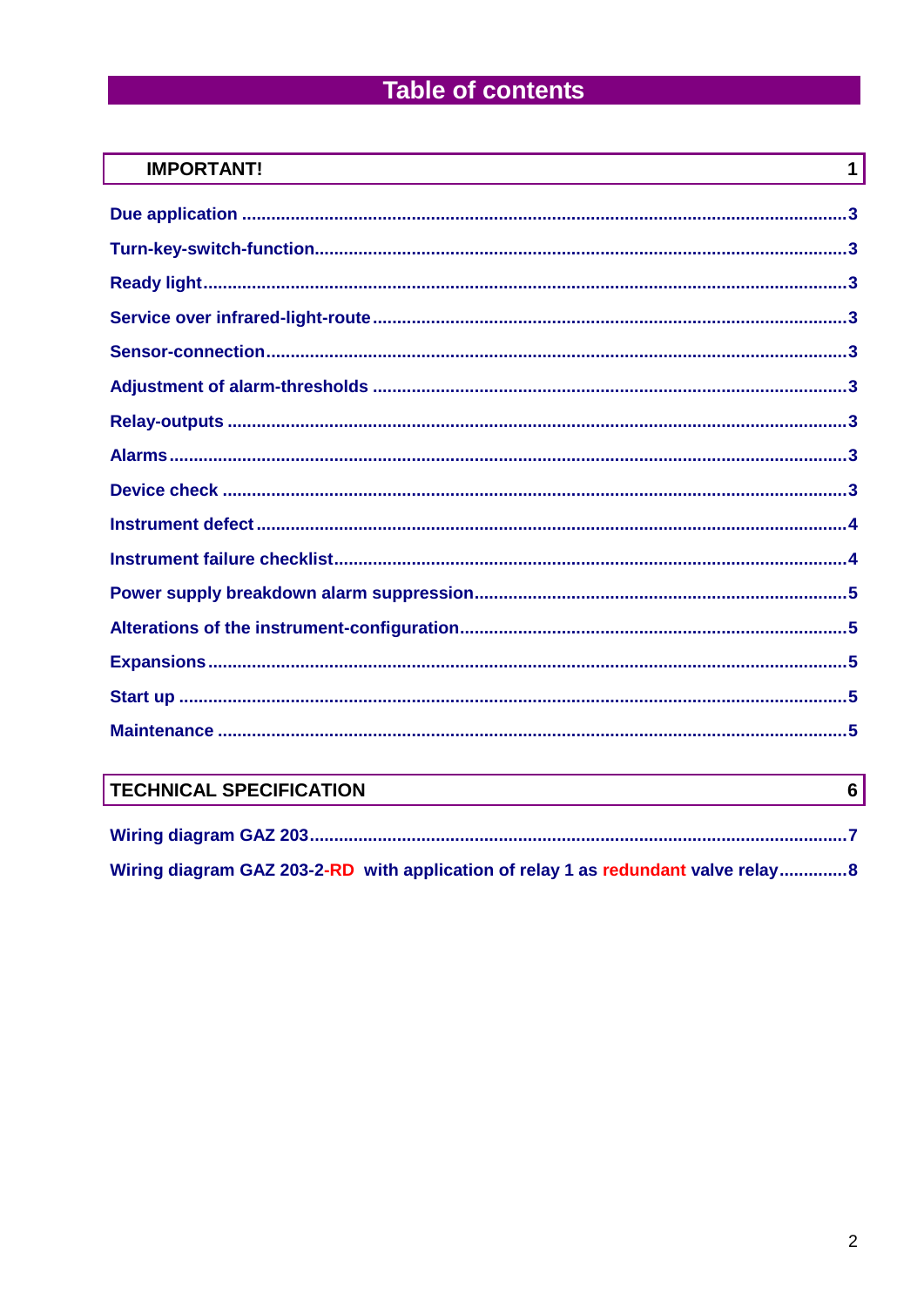#### **Due application**

The instrument serves the measurement and evaluation of gas concentration in the environment-air

- to the purpose of the warning with overconcentrations and its possible health consequences,
- to the control of shut-off valves, switches, ventilation.

#### **Turn-key-switch-function**

In most cases, the main device is equipped with a turn-key switch to disable alarm-outputs. Is the turn-key switch in the vertical position, alarms are enabled and the system is working normal.

Is the turn-key switch in horizontal position, all alarm-outputs are suppressed (disabled for service works and in special cases). Keep in mind, the system is not real working.

To avoid illegal operation, the key must be removed in vertical position (normal condition) and reserved from the service department or service person.

Each operator must be aware that he can disable the alarmoutput by the turn-key switch (horizontally position = disabled, blocked alarm-output) and possibly consequential damages can occur.

Furthermore the key is not allowed to be stored negligently accessible for uninstructed persons or is handed over to persons without admission.

In case of disabled-alarms (service mode) the LED "Service" indicates this. The failure relay "GSM" is inactive and the signal can optional be send to an external alert box.

#### **Ready light**

Is the supply-voltage for the instrument in order, shines the green LED "Power."

Is the instrument and the attached sensors operational, shines also the green LED "Ready."

The brightness of these LEDs is varied cyclically. So the controller reports its function.

In case of failure, the LEDs "Ready" go out and the yellow failure-indication-LED flashes. The flash of the failure-indication-LED takes place also in the off-load condition for some days, since the LED is accumulator-buffered.

#### **Service over infrared-light-route**

The instrument is equipped with an infrared-interface.

The instrument and the attached sensor are configured over the interface with help of a service-control-panel with LCD. This is also usable for adjusts, readouts and tests.

Heed the instruction manual of our Service-Handy to this.

#### **Sensor-connection**

To the supply of gas measuring device, the device supplies an unadjusted DC-voltage of 24 ..28V.

At the instrument can be connected two sensors.

As standard-sensor-cable, the shielded cable JY(St)Y 2x2x0.8mm can be applied.

The wire-colors of the standard-cable can be assigned as follows:

Red: +24V (clamp 1), White: 4-20mA (clamp 2), Black: 0 V (clamp 3), Yellow: PE (clamp 4)

**The supplementary shield wire core is to be twisted with the yellow wire and to connect to clamp 4 (protective conductors PE).** The supplementary wire core is connected in the cable with the shield.

The supplementary wire core is to be connected at the sensor with the metal case, however not, if the metal case is mounted on an earthed steel-bearer.

In this case it is allowed to connect the supplementary wire core and the wire for clamp 4 (PE) only at the alarm central unit to the avoidance of ground loops to the sensor.

With the installation, it is to be kept an eye on it that the naked supplementary wire core cannot come in contact with the circuit.

#### **Adjustment of alarm-thresholds**

Per measuring position, three alarm-thresholds can be set within the measuring range. The thresholds values are inputted over the control panel. The Service-Handy puts the threshold-values in the alarm central unit.

Following threshold parameters can be put in:

- Alarm with climbing or dropping concentration
- Alarm self-clearing or self-locked, until alarm-reset button is pressed.

#### **Relay-outputs**

Three relais can be programmed to switch with any threshold.

Two alarm-relay-exits and the central-fault indicator relay are equipped with 3 contacts. The sequence of the contacts is in reading-direction: closing contact, transfer contact, opener. The closing contact is closed with pending alarms as well as present disturbances.

The relay-exits for warning light and horn are closing contacts.

#### **Alarms**

The instrument supervises the signals of the sensors (4 ..20mA) on overstepping of 3 thresholds (according to instrument-implementation) within the measuring range. Reaches the measuring signal a threshold, the corresponding alarm is set. The affiliated LED shines, and the affiliated relay is activated.

The alarm-steps can be programmed self-clearing - i.e. if the gas concentration sinks under the threshold again, the corresponding alarm is set off - or alternatively self-locked. In this case, the alarm signal can be set off only through pressing the central reset button or an attached external button (closing contact). Prerequisite is that the measuring signal has returned to normal level already again.

Ex factory, the instruments are put in standard as follows:

Alarm 1 is programmed self-clearing. With threshold 1 is activated alarm-relay 1 and the relay for the connection of warning lights.

This relay is impulsed and warning lights can be connected without additional flasher unit.

Alarm 2 is programmed self-locked. With threshold 2 is activated alarm-relay 2 as well as the internal buzzer and the relay for the connection of acoustic signalling device (horn relay).

The internal buzzer and the horn relay can be reset with help of the reset button or an attached external button (closing contact) anytime.

Alarm 3 is programmed self-clearing. With threshold 3 will light up the affiliated LED as concentration-indicator.

Special switch-functions can be programmed customized with the hand-control panel.

#### **Device check**

Press the "test"-button, that itself is on the instrument-front under the text "test", so all alarms and a device fault are activated, so that attached warning - and switch-facilities can be checked.

With the "Service-Handy" a singles-test of the alarm-functions and the attachements can be made.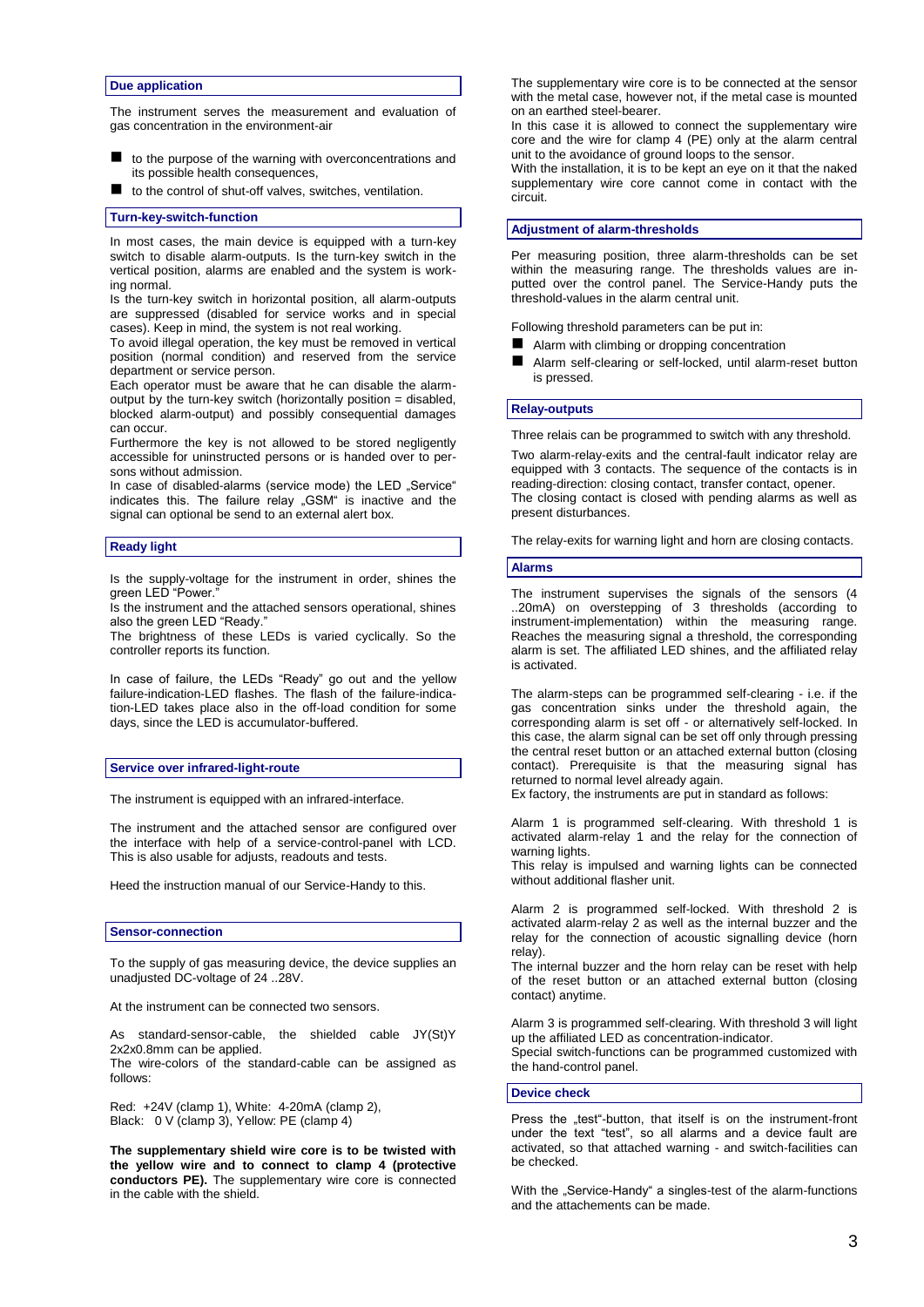#### **Instrument defect**

The instrument defect indicator outputs are activated under following conditions:

- power breakdown,
- with active faulty-alarm-suppression in the stabilization-phase of the sensors, (until approximately 1 min after power-return)
- cable failure or short-circuit fault of the sensor cable,
- measuring range-injury (<2.5mA as well as >25mA,
- sensor-defect,
- controller-defect, AD-converter failure, parameter-failure in the EEPROM
- An EEPROM-failure lasts 4 minutes long up to the next checkup
- overvoltage or undervoltage of sensing device power supply / controller power failure
- fuse breakdown

With a defect, the ready-for-operation-LED is deactivated, and the contacts 21 and 22 of the central fault indicator relay closes, contact 23 is separated by 22.

Sensors failure are indicated by a yellow LED additionally to each sensor.

If isolating valves as well as circuit breakers are connected to the instrument, so the fault indicator relay has to be connected into the control line , so that no gas concentration can exhaust in the failure case.

#### **Instrument failure checklist**

Instrument failures can be read out through keystroke at the GAZ. As important piece of information for the customer service it easys the analysis.

In order to read out the simple failure status, you must press the reset button 5 seconds approximately. The display first switches after it to LED-test - finished, 8 LED should have shined.

Current failures are then shown through now blinking LED:

#### **Measuring position 1: Measuring position 2:**

| Alarm <sub>3</sub>                                            |
|---------------------------------------------------------------|
| 24 V measuring device supply<br>(overvoltage >35V)            |
| Alarm <sub>2</sub>                                            |
| 24 V measuring device supply<br>(undervoltage <19V)           |
| Alarm1                                                        |
| Program error<br>CPU defect possible                          |
| Failure                                                       |
| Power supply breakdown has been<br>happened (transient fault) |
|                                                               |

Power supply breakdown and program-errors are events, that have appeared in the proceeding operation. If the reset button is pressed 30 seconds long, these LED-indicators are reset.

If the errors are to be not repaired with simple measures, you immediately inform the service team.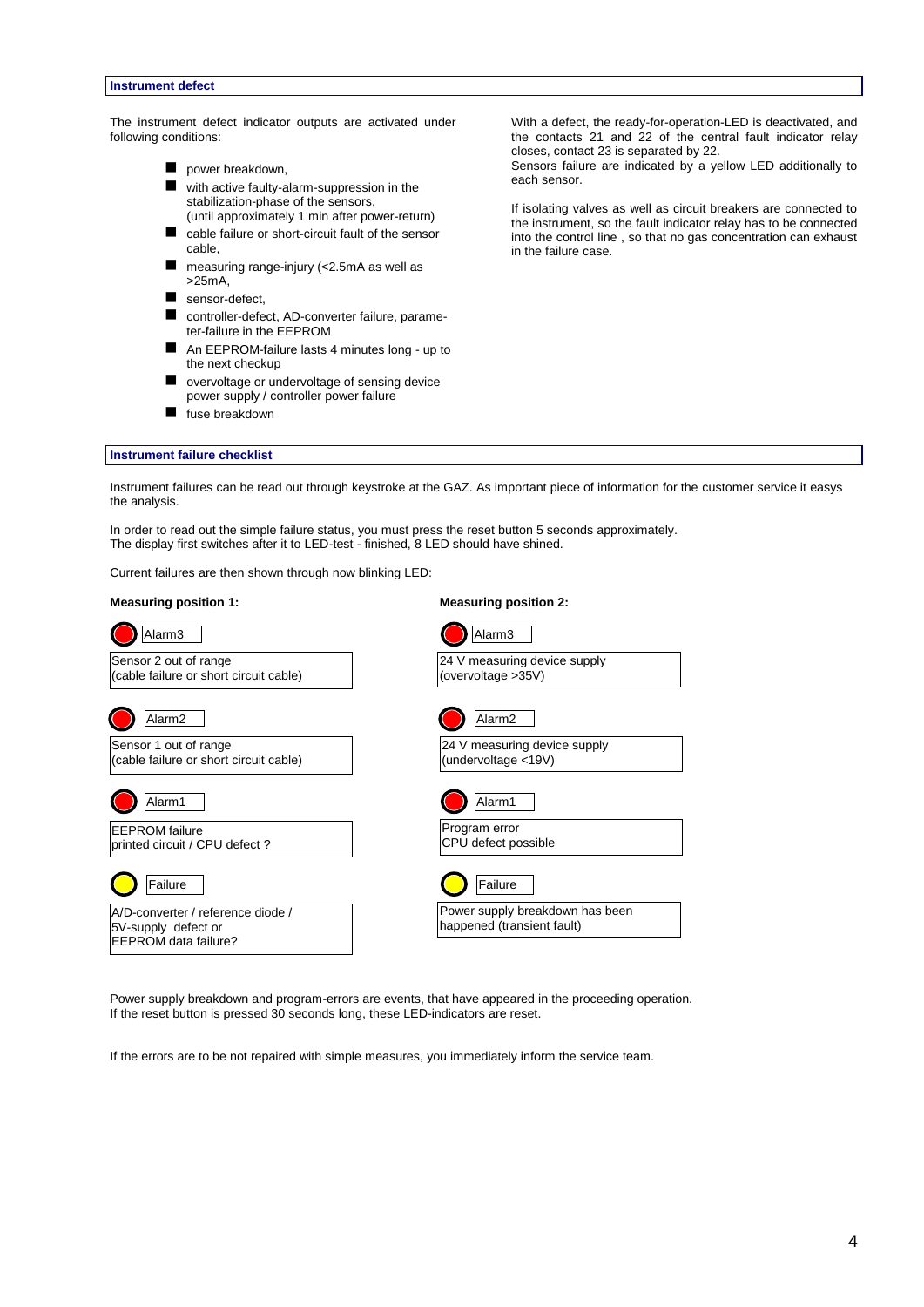#### **Power supply breakdown alarm suppression**

The instrument owns an one-minute delay, that is activated after each power supply voltage breakdown. Alarms, that would occur inevitably through unstabilized sensors are suppressed. During this time, the failure indicator relay is activated.

A minute after supply is switched on, the instrument is ready, provided no defects are present.

If shut-off valves or circuit breakers are connected to the instrument, so first fault indicator relay must be interconnected the control line and then the relay of alarm 2, so that the facilities are active during this time until the instrument is operational and notices a possibly gas concentration.

Please notice that through the loop, during the instrument is defect, contact 13 of the alarm 2 relay is dead.

If no shut-off valves or circuit breakers are attached, the alarm-suppression function is to be put down beside so that alarm is caused automatically after a power breakdown, if its not guaranteed otherwise that no alarm-concentrations can form itself while power breakdown.

Furthermore, failure indicator warning lights are to be connected, which indicate optically a fault of the instrument in the areas and before the entrances to the areas, in which gas concentration can occur. With it this indicates also on the possible existence of an alarm-concentration,

With intact instrument during 1 minute approximately these signals are activated after return of power supply.

#### **Take notice: During a power breakdown, only external supplied warning signals are active.**

#### **Alterations of the instrument-configuration**

At the instrument, following alterations can be made with help of the Service-Handy:

- **Warning light static** instead of flashing
- Horn-release through alarm 1 or alarm 3
- instead of through alarm 2 Alarm 1 stores
- instead of self-clearing
- Alarm 2 self-clearing
- instead of stores
- Alarm 3 stores
- instead of self-clearing
- Alarm output deactivated while instrument failure occurs - instead of alarm output ready

#### **Expansions**

If double relay-contacts are required, for example in order to switch potential-separated control voltages, it is possible to widen the instrument with an additional relay-output. The corresponding circuit board is delivered like the instrument in a wall-construction-casing and is to be connected over a ribbon cable-connection with the instrument-master board. By it the indicator relays alarm 1, alarm 2 and failure are doubled.

#### **Start up**

All functions of the installation are to be controlled while commissioning the instrument through a test gas feeding and it is a test report to prepare.

#### **Maintenance**

**To the maintenance of the function-security, an annual or biannual maintenance as well as re-calibration is necessary.**

With an inspection, the alarm-functions are to be activated per "test"-button. Furthermore, with help of the "Service-Handy", the sensors supply voltage and the measuring signals will be checked.

While gas feeding, with help of the Service-Handy, the measuring signals of the sensors can be remeasured, and the threshold values can be re-adjusted.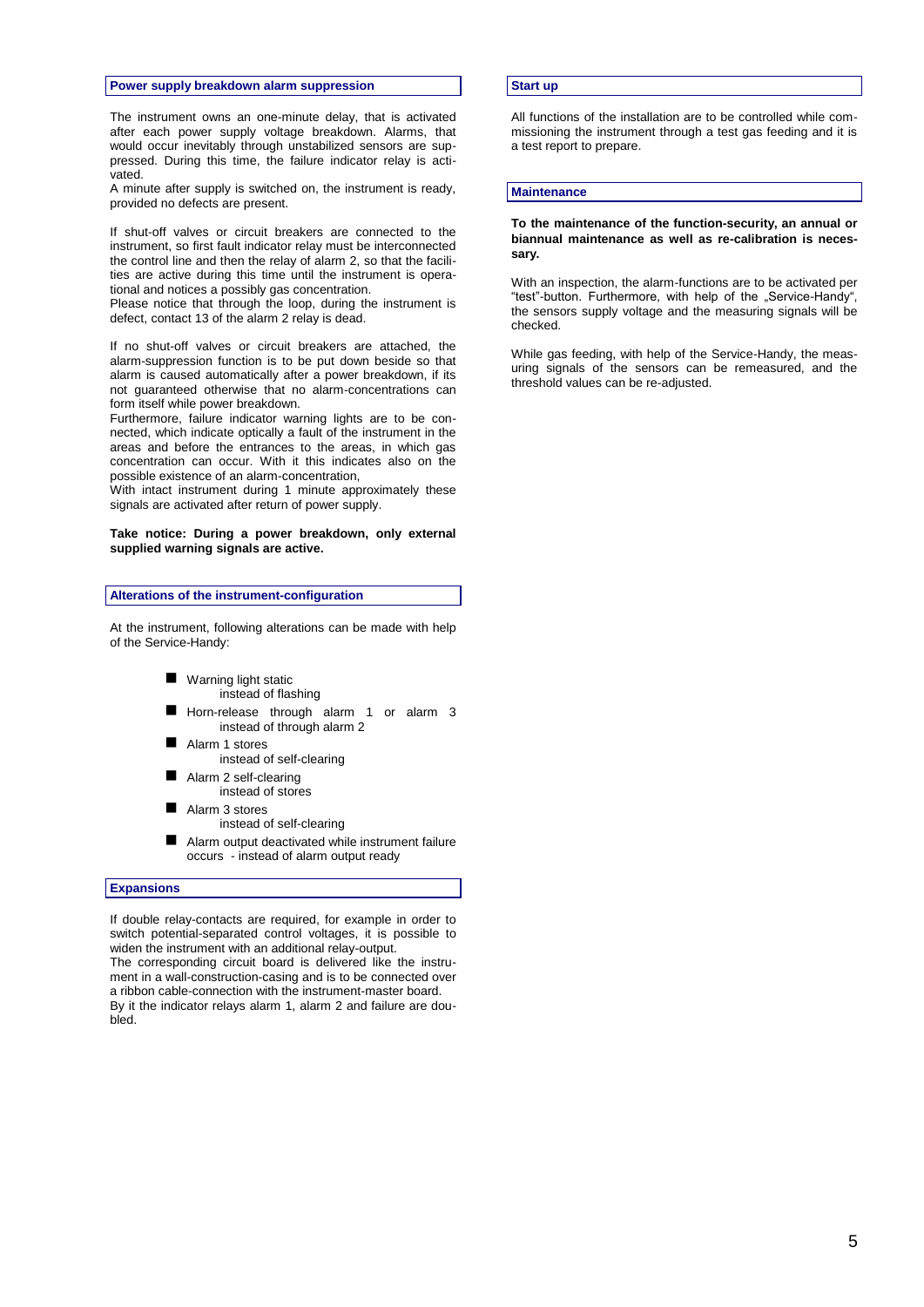# **TECHNICAL SPECIFICATION**

| Housing:<br>Protection-class:<br>Sensor channels: | plastic-construction-housing WxH(incl. PG)xD 200x140x60mm <sup>3</sup><br>IP 54 on wish IP 65<br>GAZ 203-1: 1 sensor channel<br><b>GAZ 203-2:</b> 2 sensor channels |
|---------------------------------------------------|---------------------------------------------------------------------------------------------------------------------------------------------------------------------|
| Measuring signal input:                           | 4-20mA                                                                                                                                                              |
| Alarm-switch points:                              | 3 per sensor                                                                                                                                                        |
| Alarm-version:                                    | collective-alarm                                                                                                                                                    |
| Alarm 1, alarm 2:                                 | per alarm 1 potential-free wiper-relay, 250V/2,5A                                                                                                                   |
| Warning light:                                    | 1 potential-free wiper-relay, 250V/2,5A, flashing or permanent                                                                                                      |
| Horn:                                             | 1 potential-free switch, 250V/2,5A, resettable                                                                                                                      |
| Instrument defect:                                | 1 potential-free wiper-relay, 250V/2,5A                                                                                                                             |
| Control lights:                                   | LED-display for condition-code, alarm and defect                                                                                                                    |
| Other functions:                                  | lock-key-operated switch to prevent the alarm from exiting                                                                                                          |
|                                                   | during maintenance,                                                                                                                                                 |
|                                                   | built-in piezo-buzzer 98dB at 1m,                                                                                                                                   |
|                                                   | connection for external reset,                                                                                                                                      |
|                                                   | internal function control, line function control,                                                                                                                   |
|                                                   | cold-start-faulty-alarm-suppression,                                                                                                                                |
|                                                   | IR-programming- and service-interface                                                                                                                               |
| Supply:                                           | 230V/50/60Hz and/or 24V DC, 110V AC on order                                                                                                                        |
| Optional:                                         | Alarm-duplication in the addition-casing,<br>IR-Service-Handy                                                                                                       |

Technical alterations reserved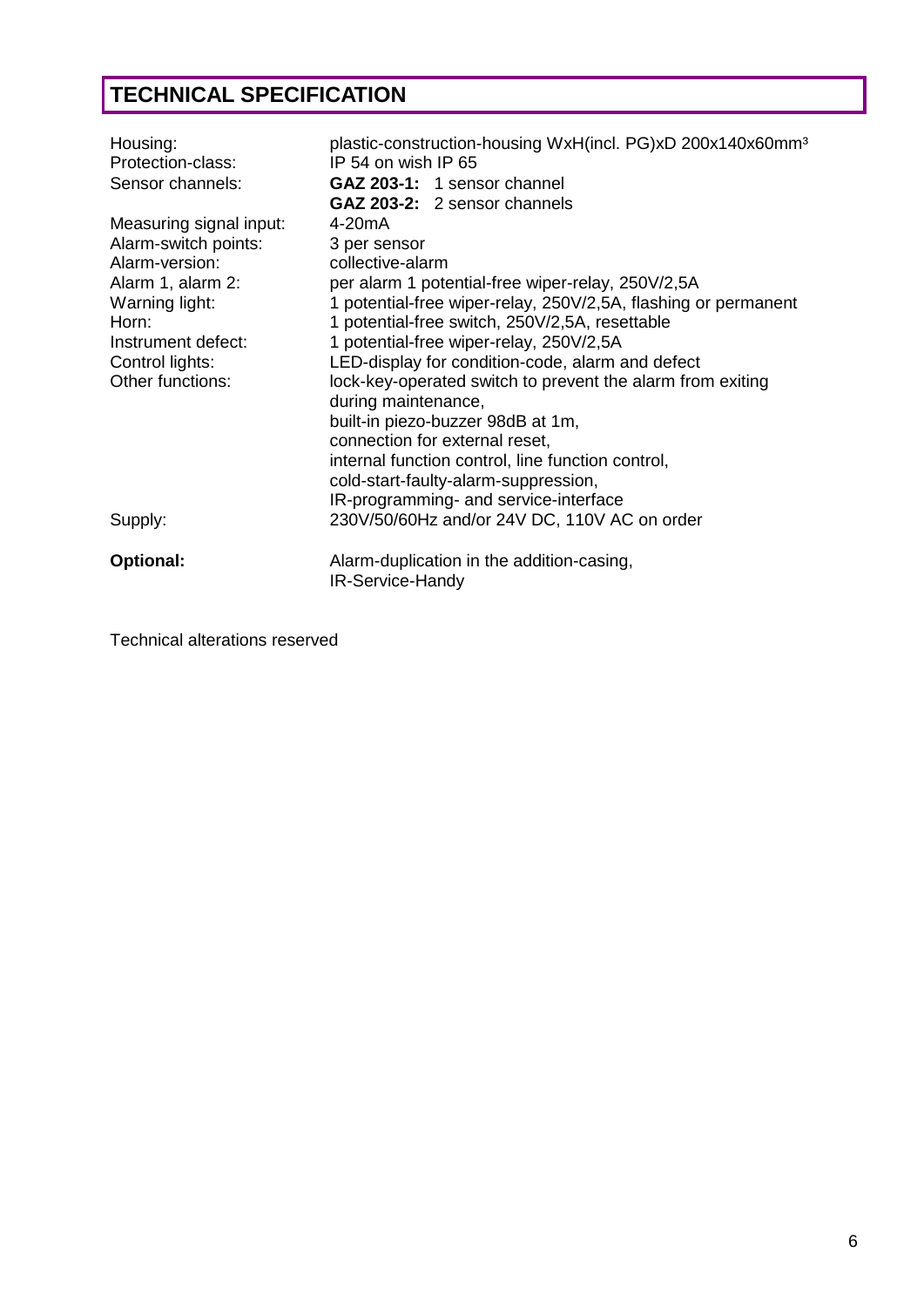

7